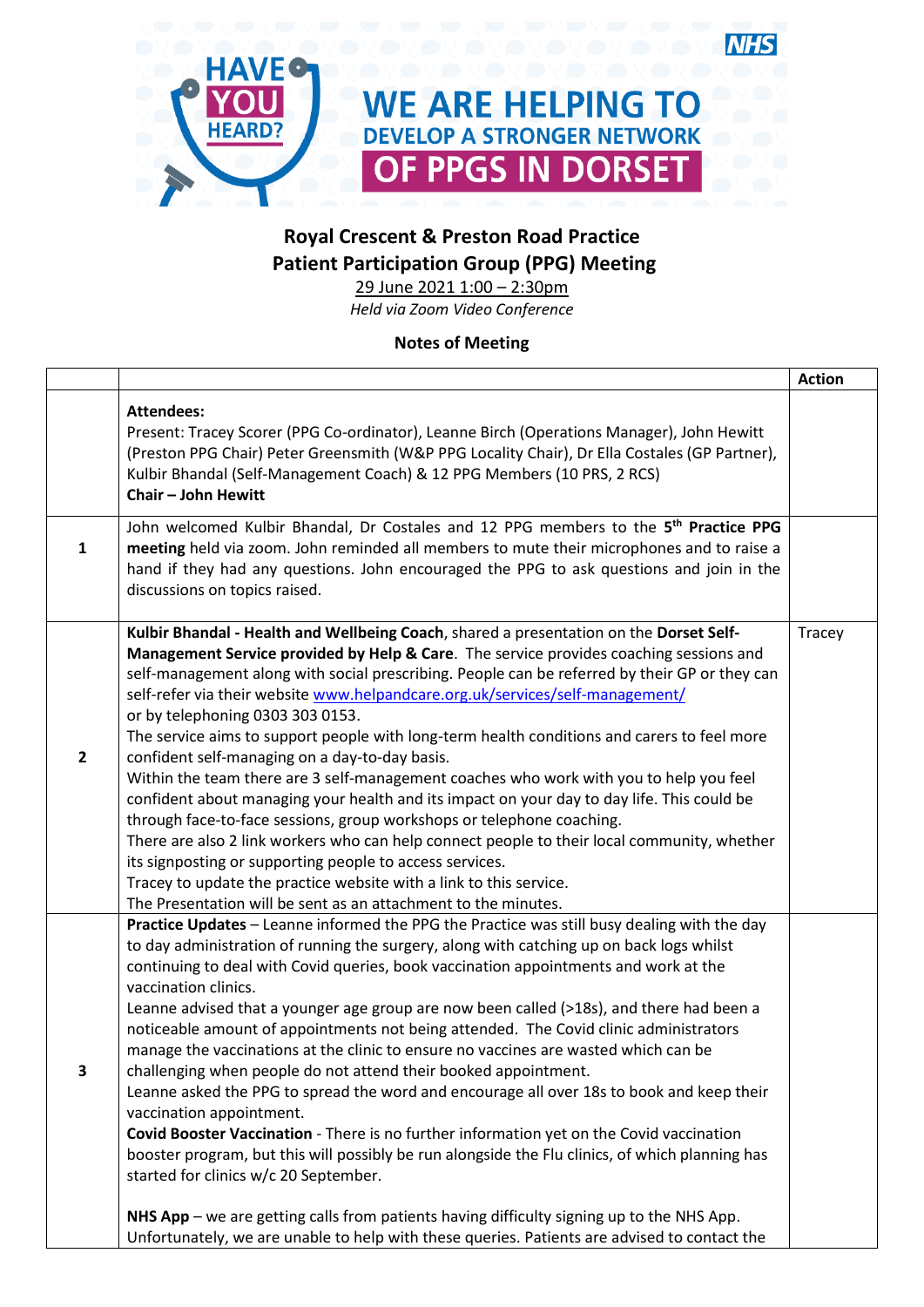|   | NHS App team with their query or look online as there is plenty of helpful guidance on how to                                                                                                                                                                                                                                                                                                                                                                                                                                  |  |
|---|--------------------------------------------------------------------------------------------------------------------------------------------------------------------------------------------------------------------------------------------------------------------------------------------------------------------------------------------------------------------------------------------------------------------------------------------------------------------------------------------------------------------------------|--|
|   | sign up.<br>If a patient needs proof of vaccination and don't have the NHS App, they can phone 119 for a                                                                                                                                                                                                                                                                                                                                                                                                                       |  |
|   | print out to be sent to them.                                                                                                                                                                                                                                                                                                                                                                                                                                                                                                  |  |
|   | The Covid vaccine information will show on the NHS App 5 days after the 2nd Vaccine.                                                                                                                                                                                                                                                                                                                                                                                                                                           |  |
|   | (nothing will show before this).                                                                                                                                                                                                                                                                                                                                                                                                                                                                                               |  |
|   | Staff Updates - Dr Orrell will be retiring at the end of July having been a partner at the<br>Practice since 1997.                                                                                                                                                                                                                                                                                                                                                                                                             |  |
|   | Dr Thomas Davis and Dr Kirstie Stone will join the team at Royal Crescent Surgery, working<br>together in a job share arrangement and will take over the care of Dr Orrell's patients.                                                                                                                                                                                                                                                                                                                                         |  |
|   | The PPG asked what the current demand for GP appointments was - Leanne advised we are<br>still booking telephone triage appointments in the first instance, with patients being seen face<br>to face when necessary. Dr Costales advised that demand is high, and that the previous day<br>she had 50 patient encounters, then had hospital correspondence to read and test results to<br>process - the GPs are often doing a 12 hour day, which obviously cannot continue as the GPs<br>will burn out!                        |  |
|   | Patients are becoming more impatient and frustrated, and Dr Costales urged people to<br>remain patient, and advised that patients needing to be seen will be seen / prioritised.                                                                                                                                                                                                                                                                                                                                               |  |
|   | The telephone lines are extremely busy, with $400 - 650$ incoming calls a day. Phone stats are<br>good with 90% or more of the lines answered.<br>The Practice is looking at ways to use further technology to help the reception staff and<br>reduce phone calls, for example, patients with long term conditions can be sent an SMS with a<br>link for them to book their own annual review appointment or blood test. This is working well<br>and will be rolled out to other clinic types and appointments where possible. |  |
|   | Leanne stated that the team have been working under pressure with unprecedented staff<br>absence for a variety of reasons. The Practice is currently recruiting for a receptionist<br>position.                                                                                                                                                                                                                                                                                                                                |  |
|   | <b>Online Services</b>                                                                                                                                                                                                                                                                                                                                                                                                                                                                                                         |  |
|   | The numbers of people using Online Services has increased.                                                                                                                                                                                                                                                                                                                                                                                                                                                                     |  |
|   | <b>7682</b> patients Feb 21 (39%)<br>8703 patients June 21 (44%)                                                                                                                                                                                                                                                                                                                                                                                                                                                               |  |
|   |                                                                                                                                                                                                                                                                                                                                                                                                                                                                                                                                |  |
|   | NHS Digital - General Practice Data for Planning and Research                                                                                                                                                                                                                                                                                                                                                                                                                                                                  |  |
|   | Leanne informed the group that GP practices have a legal duty to be transparent and to<br>provide patients with information under the UK General Data Protection Regulation (GDPR)<br>about the data they are sharing with others and that NHS Digital plan to start collecting<br>patient data from 1 September 2021.                                                                                                                                                                                                         |  |
|   | Patient data collected from general practice is needed to support a wide variety of research<br>and analysis to help run and improve health and care services and can also tell whether the<br>health and care system as a whole is working for patients.                                                                                                                                                                                                                                                                      |  |
| 4 | From September 2021 NHS Digital will collect general practice data for planning and research.<br>They will not collect patients' names or addresses. Any data that could directly identify                                                                                                                                                                                                                                                                                                                                     |  |
|   | patients (such as NHS Number, date of birth, full postcode) is replaced with unique codes<br>which are produced by de-identification software before the data is shared with NHS Digital.<br>NHS Digital will collect structured and coded data from patient medical records.                                                                                                                                                                                                                                                  |  |
|   | If you don't want your identifiable patient data to be shared for purposes except for your own<br>care, you can opt-out by registering a Type 1 Opt-out or a National Data Opt-out, or both.<br>These opt-outs are different. Your individual care will not be affected if you opt-out using<br>either option.                                                                                                                                                                                                                 |  |